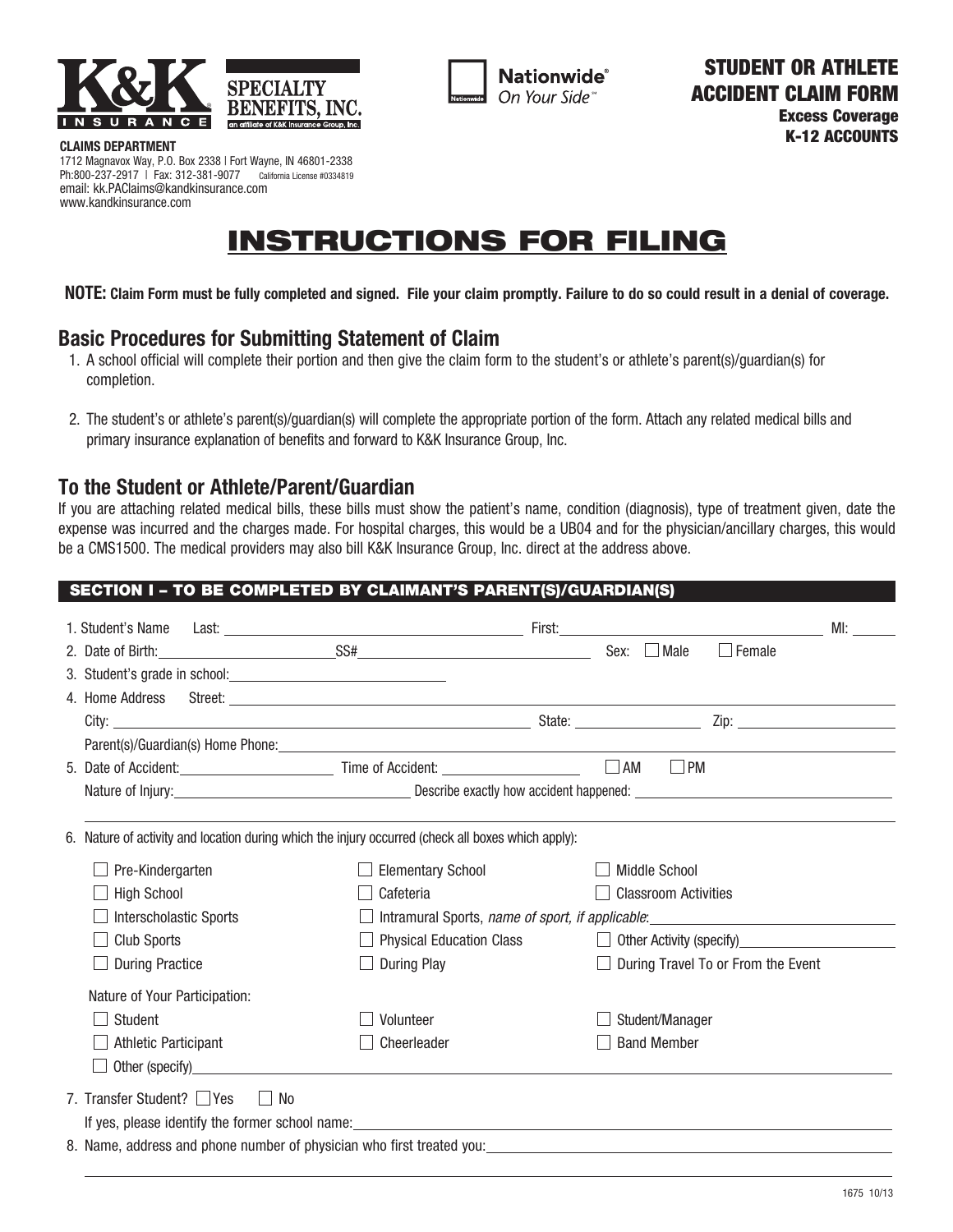| 9. Have you had a similar injury in the past? $\Box$ Yes                             | No                                                                                                                  |  |  |
|--------------------------------------------------------------------------------------|---------------------------------------------------------------------------------------------------------------------|--|--|
| If yes, describe and give dates:                                                     |                                                                                                                     |  |  |
| 10. Name, address and phone number of physician who treated you for previous injury: |                                                                                                                     |  |  |
|                                                                                      |                                                                                                                     |  |  |
| 11. Are you covered by any other medical expense benefits plan? $\Box$ Yes<br>  No   |                                                                                                                     |  |  |
|                                                                                      | If yes, give the names of the plan(s) and the person(s) through whom you are insured and their relationship to you: |  |  |

#### *IF YOU HAVE NO OTHER INSURANCE ON YOUR CHILD, BUT YOU AND/OR YOUR SPOUSE ARE EMPLOYED FULL TIME, PLEASE PROVIDE A STATEMENT FROM THE EMPLOYER(S) INDICATING YOUR CHILD IS NOT COVERED BY ANY INSURANCE OFFERED THERE.*

### **ALL BENEFITS WILL BE MADE PAYABLE TO PROVIDERS OF SERVICE INVOLVED, UNLESS ACCOMPANIED BY PAID RECEIPTS. THIS IS** *EXCESS* **MEDICAL COVERAGE.**

I hereby authorize any physician, hospital, or other medically related facility, insurance company, or other organization, institution or person that has any records of knowledge of me, and/or the above named claimant, to disclose, whenever requested to do so by K&K Insurance/Specialty Benefits and/or Nationwide Life Insurance Company or its representative, any and all such information. A photocopy of this authorization shall be considered as effective and valid as the original.

Any person who knowingly and with intent to defraud any insurance company or other person files claim forms for insurance containing any materially false information or conceals, for the purpose of misleading, information concerning any fact material thereto commits a fraudulent insurance act, which is a crime.

 $\overline{a}$ 

Date **Date** Parent/Guardian Signature

#### SECTION II – (TO BE COMPLETED BY PARTICIPATING SCHOOL)

#### **FAILURE TO COMPLETE THIS FORM IN FULL MAY RESULT IN AN UNNECESSARY DELAY IN THE PROCESSING OF THIS CLAIM.**

| 1. |                                                                                                                                                                                                                                                                                                                             |  | <b>MI</b> March 1999 |  |
|----|-----------------------------------------------------------------------------------------------------------------------------------------------------------------------------------------------------------------------------------------------------------------------------------------------------------------------------|--|----------------------|--|
| 2. | Date of Accident and the contract of the contract of the contract of the contract of Accident and the contract of Accident and the contract of Accident and the contract of Accident and the contract of Accident and the cont                                                                                              |  |                      |  |
| 3. | Activity <u>supplementary and the second contract of the second contract of the second contract of the second contract of the second contract of the second contract of the second contract of the second contract of the second</u>                                                                                        |  |                      |  |
| 4. |                                                                                                                                                                                                                                                                                                                             |  |                      |  |
| 5. |                                                                                                                                                                                                                                                                                                                             |  |                      |  |
| 6. |                                                                                                                                                                                                                                                                                                                             |  |                      |  |
| 7. | I hereby certify the foregoing statements made by me on this form to be true to the best of my knowledge. I am aware that if any of the foregoing statements on this form made<br>by me are willfully false, I may be subject to penalties, which may include criminal prosecution.                                         |  |                      |  |
|    |                                                                                                                                                                                                                                                                                                                             |  |                      |  |
|    |                                                                                                                                                                                                                                                                                                                             |  |                      |  |
|    |                                                                                                                                                                                                                                                                                                                             |  |                      |  |
|    |                                                                                                                                                                                                                                                                                                                             |  |                      |  |
|    | Any person who knowingly and with intent to defraud any insurance company or other person files claim forms for insurance containing any materially false information or<br>conceals, for the purpose of misleading, information concerning any fact material thereto commits a fraudulent insurance act, which is a crime. |  |                      |  |

Date Policyholder (School Official) Signature